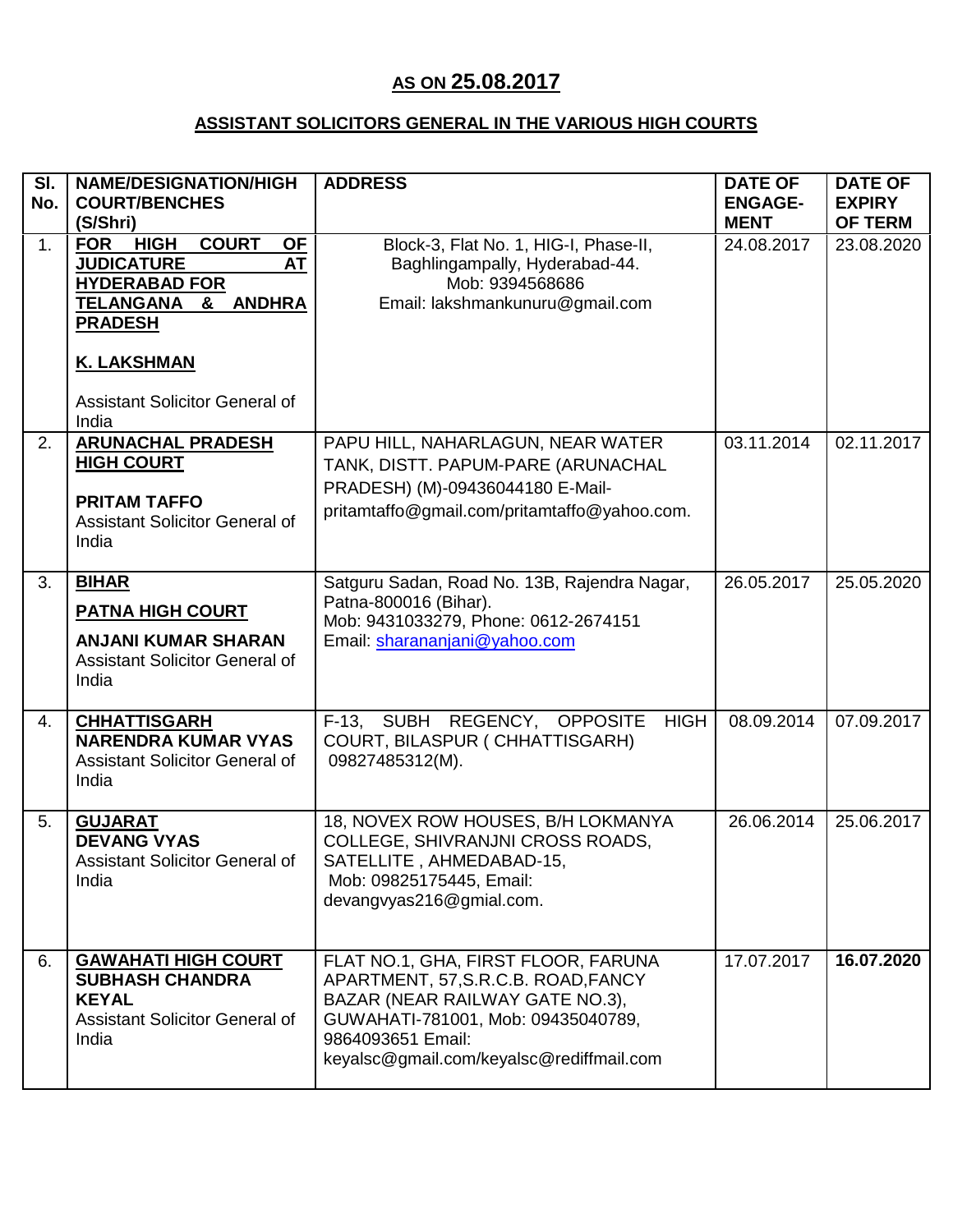| 7.  | <b>GUWAHATI (BENCHES)</b><br>(i)AGARTALA<br><b>HIMANGSHU DEB</b><br><b>Assistant Solicitor General</b><br>of India            | Bhaban,<br>P.K.P.<br>Sarani,<br>Hoendra-Naresh<br>Banamalipur (South), P. O. - Agartala-799001, Distt.<br>West Tripura, Tripura State.                                                                                                                                                          | 29.12.2015 | 28.12.2018 |
|-----|-------------------------------------------------------------------------------------------------------------------------------|-------------------------------------------------------------------------------------------------------------------------------------------------------------------------------------------------------------------------------------------------------------------------------------------------|------------|------------|
| 8.  | (I) KOHIMA BEHCH,<br><b>GAUHATI HIGH COURT</b><br><b>KAMAI ALIN RONGMEI</b><br><b>Assistant Solicitor General</b><br>of India | HOUSE NO.77, K.SACHU, DIMAPUR, NAGALAND-<br>797112<br>E-Mail-kamei alin@live.com<br>Mob: 09862573732                                                                                                                                                                                            | 17.07.2014 | 16.07.2017 |
| 9.  | <b>MANIPUR HIGH COURT</b><br><b>SALAM RUPCHANDRA</b><br><b>SINGH</b><br><b>Assistant Solicitor General</b><br>of India        | THANGMEIBAND LAIREN HANJABA LEIKAI,<br>LAMPHEL, P.S. IMPHAL-795004                                                                                                                                                                                                                              | 17.07.2017 | 16.07.2020 |
| 10. | <b>HIMACHAL PRADESH</b><br><b>ASHOK SHARMA</b><br><b>Assistant Solicitor General</b><br>of India                              | DAULAT RAM NIWAS, NEAR AIRA HOME,<br>KASUMPTI, SHIMLA-171001 Tel.No.(O)-0177-<br>2658979, (M)-09418028010                                                                                                                                                                                       | 01.09.2014 | 31.08.2017 |
| 11. | <b>JAMMU AND KASHMIR</b><br>(i) JAMMU<br><b>Ms. SINDHU SHARMA</b><br><b>Assistant Solicitor General</b><br>of India           | 23-C, 2 <sup>nd</sup> EXTENSION, GANDHI NAGAR, JAMMU<br>(J&K)<br>(M)-09622276777                                                                                                                                                                                                                | 18.11.2014 | 17.11.2017 |
| 12. | (ii) SRINAGAR<br><b>TAHIR MAJID SHAMSI</b><br><b>Assistant Solicitor General</b><br>of India                                  | R/o Shamsi Mansion, Atmanz, Bilalabad, Chadoora,<br>Budgam, Kashmir (J&K)<br>Mob: 9419078450<br>Landline: 0194-2310399<br>Email: tahirshamsi@yahoo.com                                                                                                                                          | 28.12.2016 | 27.12.2019 |
| 13. | <b>JHARKHAND</b><br><b>SHRI RAJIV SINHA</b><br><b>Assistant Solicitor General</b>                                             | 203, SHREE TOWER, KADRU MAIN ROAD,<br>RANCHI-834002 (M)-09334724795 E-Mail-rajiv-<br>rohini@yahoo.co.in.                                                                                                                                                                                        | 03.11.2014 | 02.11.2017 |
| 14. | <b>KARNATAKA</b><br><b>BANGALORE</b><br><b>KRISHNA S. DIXIT</b><br><b>Assistant Solicitor General</b><br>of India             | #"DHAVALAGANGA", 1 <sup>st</sup> D CROSS, 3 <sup>rd</sup> STAGE, 4 <sup>th</sup><br>BLOCK, BASAVESHWARANAGAR, BANGALORE-<br>560079 (M) 09844070923<br><b>OFFICE ADDRESS</b><br>4(OLD 15/2),"MITAAXARA", 1ST MAIN ROAD,<br>JEDAHALLI, RAJAJINAGAR,5th BLOCK,<br>BALGALORE-560010 (M)-09480461222 | 29.08.2014 | 28.08.2017 |
| 15. | <b>CIRCUIT BENCH</b><br>DHARWAD, KARNATAKA<br><b>K.B. NAVALGIMATH</b><br><b>Assistant Solicitor General</b><br>of India       | GANDHI NAGAR, DHARWAD, KARNATAKA<br>(M)-09483476538                                                                                                                                                                                                                                             | 14.10.2014 | 13.10.2017 |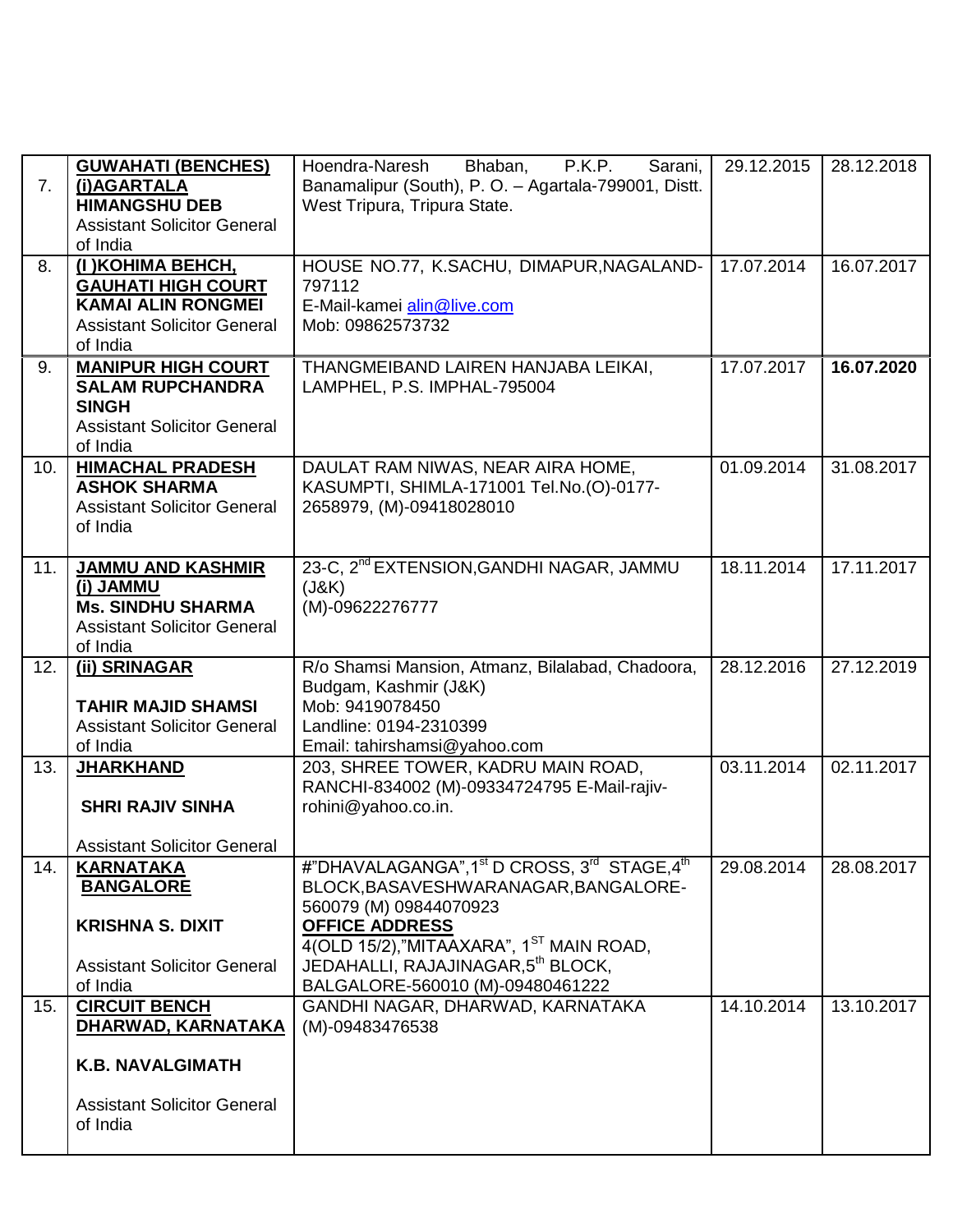| 16. | <b>HIGH COURT OF</b><br><b>KARNATAKA, BENCH AT</b><br><b>KALABURAGI</b><br>(GULBARGA)<br><b>S. S. ASPALLI</b><br><b>Assistant Solicitor General</b><br>of India | Vasant Nagar, Near Govt. Press, MSK Mill Road,<br>Gulbarga.<br>Mob: 9448347914<br>Phone: 08472-227263<br>Email: aspalli113@gmail.com                                                                                | 24.08.2017 | 23.08.2017 |
|-----|-----------------------------------------------------------------------------------------------------------------------------------------------------------------|---------------------------------------------------------------------------------------------------------------------------------------------------------------------------------------------------------------------|------------|------------|
| 17. | <b>KERALA HIGH COURT</b><br><b>N. NAGRESH</b><br><b>Assistant Solicitor General</b><br>of India                                                                 | ANUGRAHA COMPLEX, 2 <sup>nd</sup> FLOOR, MARKET<br>ROAD NORTH, ERNAKULAM, KOCHI-682018<br>(KERALA)<br><b>PERMANENT RESI:</b><br>PANDALORE HOUSE, WEST GATE, VAIKOM-<br>686141 (KERALA)<br>0484-239017, 0484-2340834 | 17.07.2017 | 16.07.2020 |
| 18. | <b>MADHYA PRADESH</b><br>(BENCHES)<br>(i) JABALPUR<br><b>Sh. JINENDRA KUMAR</b><br><b>JAIN</b><br><b>Assistant Solicitor General</b><br>of India                | P/63, SHISHAK COLONY, CHERITAL WARD,<br>NEAR STATE BANK COLONY, JABALPUR<br>(MADHYA PRADESH)<br>(M)-09425387539                                                                                                     | 09.12.2014 | 08.12.2017 |
| 19. | (ii) INDORE<br>(i) DEEPAK RAWAL<br><b>Assistant Solicitor General</b><br>and Incharge(litigation)<br>(ii) ANAND SONI                                            | RH-71, SLICE-1, SECTOR-A, SCHEME NO.78,<br>AAARANYA NAGAR, INDORE ((MP) (M)-<br>09826090195                                                                                                                         | 28.09.2014 | 27.09.2017 |
|     | <b>Assistant Solicitor General</b>                                                                                                                              | 21/1, RACE COURSE ROAD, INDORE (MP)                                                                                                                                                                                 | 18.11.2014 | 17.11.2017 |
| 20. | (iii) GWALIOR<br><b>VIVEK KHEDKAR</b><br><b>Assistant Solicitor General</b><br>of India                                                                         | VINCHUKAR'S GOTH, CHAWRI BAZAR,<br>LASHKAR, GWALIOR-474001 (MP). TEL (R).0751-<br>2429736, (O)-751-2331069.(M)-09827074774,<br>08889774774                                                                          | 22.09.2014 | 21.09.2017 |
| 21. | <b>NAGPUR BENCH OF</b><br><b>BOMBAY HIGH COURT</b><br><b>ULHAS MANOHAR</b><br><b>AURANGABADKAR</b><br><b>Assistant Solicitor General</b>                        | 251, Govind Niwas, Canal Road, Dharampeth,<br>Nagpur-10.<br>Mobile: 9822225145, 9404952175<br>Email: aulhasm@yahoo.com                                                                                              | 01.05.2017 | 30.04.2020 |
| 22. | <b>AURANGABAD BENCH</b><br><b>OF BOMBAY HIGH</b><br><b>COURT</b><br><b>SANJEEV B.</b><br><b>DESHPANDE</b><br><b>Assistant Solicitor General</b><br>of India     | 'Jayostute', Flat No. 2, Shivkrupa Apartment, Bank<br>Colony, Off Essar Petrol Pump, Garkheda,<br>Aurangabad, Pin-431009.<br>Mob: 09422217771, 9422616771<br>Email: sanjeevad@rediffmail.com                        | 17.07.2017 | 16.07.2020 |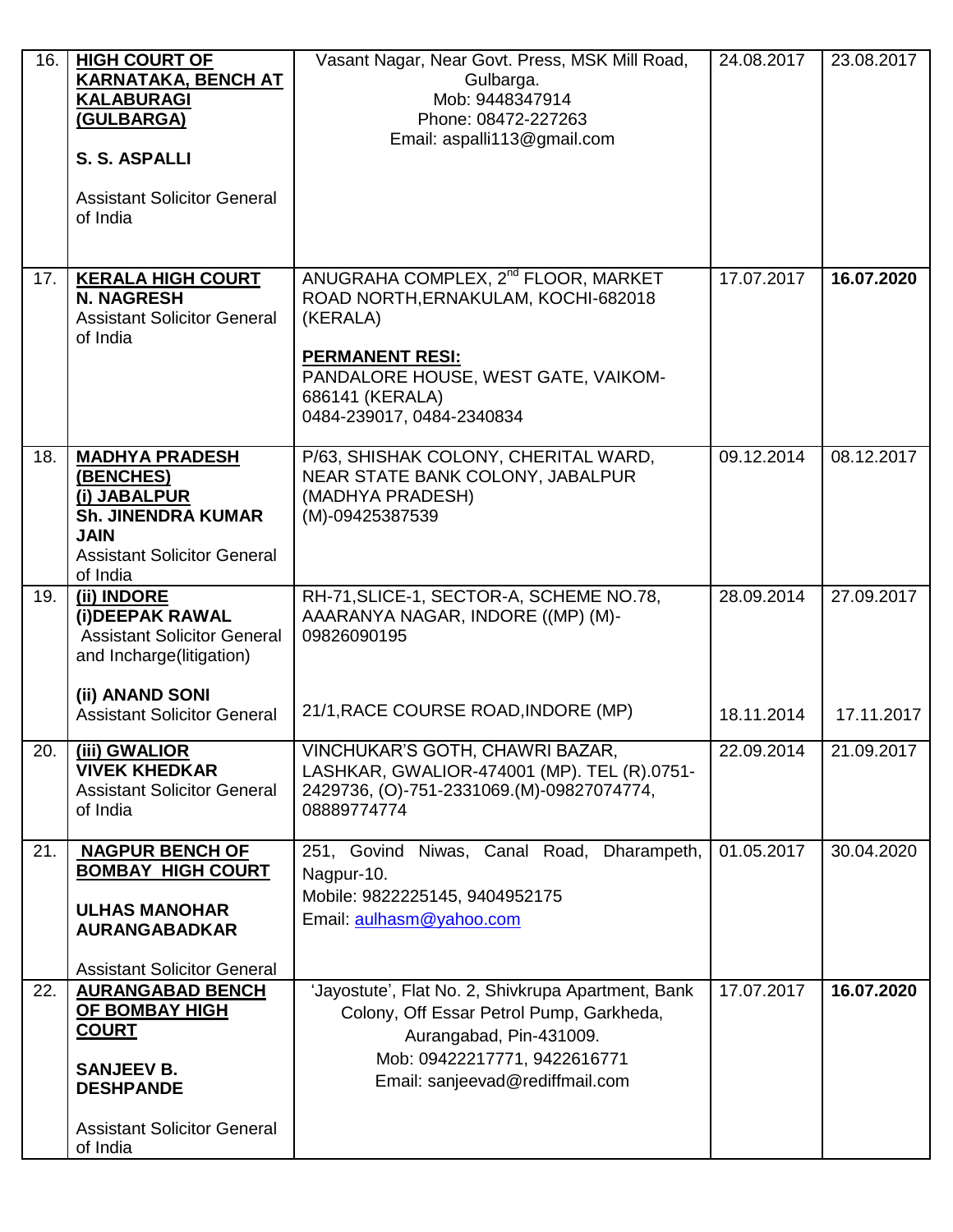| 23. | (iii) GOA<br><b>DATTAPRASAD VITHAL</b><br><b>PRABHU LAWANDE</b><br><b>Assistant Solicitor General</b><br>of India               | S-6, 2 <sup>ND</sup> FLOOR, ST. AGUSTIN COMPLEX, NEAR<br>DEMPE'S HOUSE, ST. CRUZ, TISWADI, GOA-<br>403005. 9850209678(M).                     | 13.06.2014                                       | 12.06.2017 |
|-----|---------------------------------------------------------------------------------------------------------------------------------|-----------------------------------------------------------------------------------------------------------------------------------------------|--------------------------------------------------|------------|
| 24. | <b>ORISSA HIGH COURT</b><br><b>ANUP KUMAR BOSE</b><br><b>Assistant Solicitor General</b><br>of India                            | GOPALJEW LANE, CHOUDHURY BAZAR,<br>CUTTACK-753001 (ODISHA)<br>E-mail advanupbose54@gmail.com<br>(M) 09438615773                               | 17.07.2014                                       | 16.07.2017 |
| 25. | PUNJAB AND HARYANA<br><b>SHRI CHETAN MITTAL</b><br><b>Assistant Solicitor General</b><br>of India                               | HOUSE NO.235, SECTOR-21A,<br>CHANDIGARH-160022<br>Mob: 9316377766<br>Phone: (O)-0172-4612708,(R)-0172-2709708<br>Email: chetan.asg@gmail.com  | 29.08.2014<br>(extended<br>w.e.f.<br>29.08.2017) | 28.08.2020 |
| 26. | <b>RAJASTHAN</b><br><b>JAIPUR BENCH</b><br><b>BASANT SINGH CHHABA</b><br><b>Assistant Solicitor General</b><br>of India         | "GAO DHAMO", A-95, JYOTI PATH, BEHIND CIVIL<br>LINES METRO STATION, CIVIL LINES, JAIPUR-<br>302006. (M)-0 9414312712                          | 14.10.2014                                       | 13.10.2017 |
| 27. | (PB)JODHPUR<br><b>ANIL KUMAR</b><br><b>RAJVANSY</b><br><b>Assistant Solicitor General</b><br>of India                           | HOUSE NO.Z/6,B-2 ROAAD, PATOTA, JODHPUR-<br>342006 Tel.0291-2545487, 09828443583(M)                                                           | 31.08.2012                                       | 30.08.2017 |
| 28. | <b>SIKKIM HIGH COURT</b><br><b>VACANT</b>                                                                                       |                                                                                                                                               |                                                  |            |
| 29. | <b>TAMILNADU</b><br>(i) MADRAS HIGH COURT<br>(BENCHES)<br><b>SHRI SU. SRINIVASAN</b>                                            | 19/10, PATTAMMAL STREET, RAJA ANNAMALAI<br>PURAM, CHENNAI-600028 (M)-09444089457 E-<br>Mail-surinivasan.adv@gmail.com.                        | 03.11.2014                                       | 02.11.2017 |
| 30. | <b>HIGH COURT OF</b><br><b>MADRAS, BENCH AT</b><br><b>MADURAI</b><br><b>V. KATHIRVELU</b><br><b>Assistant Solicitor General</b> | No. 2, Thirumukkulam South Street, SF-4, Sri Siddhi<br>Apartments, Tallakulam, Madurai-2.<br>Mob: 9443124870<br>Email: kathirvelu23@gmail.com | 24.08.2017                                       | 23.08.2020 |
|     | of India                                                                                                                        |                                                                                                                                               |                                                  |            |
| 31. | <b>UTTAR PRADESH</b><br>(BENCHES)<br><b>ALLAHABAD</b><br><b>GYAN PRAKASH</b>                                                    | 518/409, NEW MUMFORDGANJ,<br>ALLAHABAD-211002.<br>Mob: 09935457855<br>Phone: 0532-2640339<br>Email: asst.sg.gyanprakash@gmail.com             | 29.08.2014<br>(extended<br>w.e.f.<br>29.08.2017) | 28.08.2020 |
|     | <b>Assistant Solicitor General</b><br>of India                                                                                  |                                                                                                                                               |                                                  |            |
| 32. | (ii) LUCKNOW<br><b>SURYA BHAN PANDEY</b><br><b>Assistant Solicitor General</b><br>of India                                      | C-8, Bhikhampur Colony, Paper Mill Road, Nishat<br>Ganj, Lucknow-226006 (UP)<br>TEL.5022-2334080, 09415111887,09415320088,<br>08004011848     | 10.09.2014                                       | 09.09.2017 |